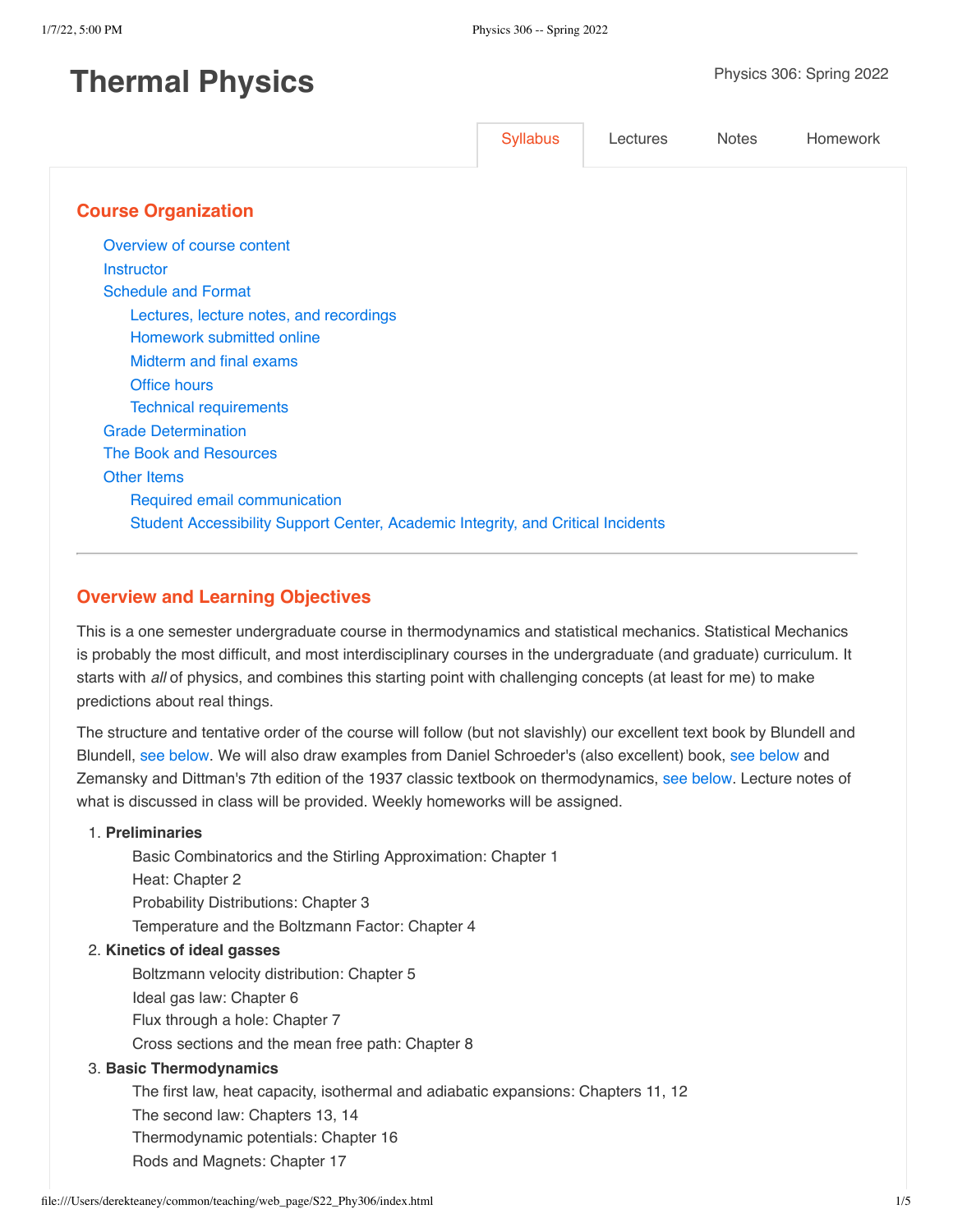## 4. **Basic Statistical Mechanics**

Partition Functions: Chapter 20 Partition Function of Ideal Gas: Chapter 21 The equipartition theorem: Chapter 19 Black Body Radiation: Chapter 23

# 5. **Chemical potential**

The grand partition function: Chapter 22 Chemical thermodynamics: Chapter 22 and Schroeder 5

# 6. **Quantum Gasses**

Fermi and Bose Distributions 29 The Fermi Gas: Chapter 30 and Schroeder 7 The Bose Gas: Chapter 30 and Schroeder 7

The goal of this course is for you to be able to solve physics problems associated with these topics. The homeworks are designed to help you achieve this goal.

The image below shows the velocity-distributions for a gas of rubidium atoms, indicating the formation a Bose-Einstein condensate. For this and related experiments, Eric Cornell, Carl Weinman, Wolfgang Ketterle received the 2001 Nobel Prize. Left: just before the appearance of a Bose-Einstein condensate. Center: just after the appearance of the condensate. Right: after further evaporation, leaving a sample of nearly pure condensate. We will discuss Bose condensation at the end of the course.



# <span id="page-1-0"></span>**Lecture Instructor:**

**Professor, Derek Teaney: derek.teaney stonybrook.edu**

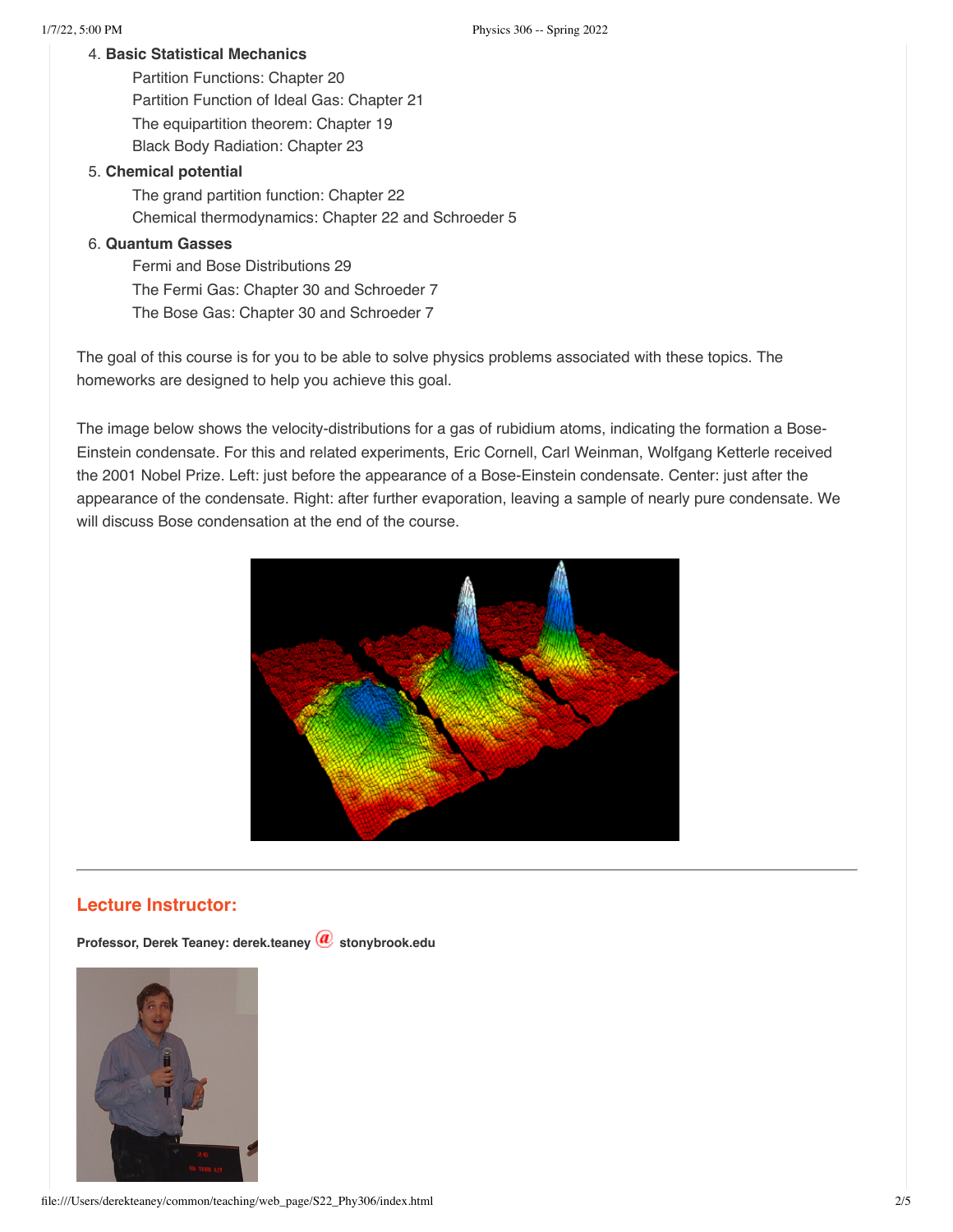Derek Teaney Department of Physics & Astronomy PO Box 3800 Stony Brook, NY 11764-3800

Office: Physics C-135 Office Hours: Physics C-134 (Nuclear Theory Common Room)

(631)632-4489, Fax 9718

**Teaching Assistant: TBA**

# <span id="page-2-0"></span>**Schedules and Format**

The course consists of lectures, homework, midterm and final exams, and office hours.

## <span id="page-2-1"></span>**Lectures, class meetings, and recordings**

The course consists of three in person lecture hours:

Lecture Hours: TuTh 8:00-9:20 a.m. in Melville Library W4550

At the current time, everyone participating in this class, must wear a mask/face covering at all times. Any student *not in compliance with this will be asked to leave the class!*

Detailed lecture notes will be given.

#### <span id="page-2-2"></span>**Homework submitted online:**

Homework is a significant part of the course. It will be assigned approximately weekly, and students should expect to spend approximately 10 hours a week on homework. There will be approximately 12 assignments during the semester.

Homework will be collected online through blackboard. Students will need to produce a scan (of reasonable quality) of their homework, and submit it electronically as a single pdf document. Individual jpegs are not acceptable and will not be graded. For a typical student, the program CamScanner, which can be installed on any modern phone, is a useful tool to scan handwritten pages and convert them to a single pdf document.

Homework will be accepted late, but will be penalized at 5% per day.

#### <span id="page-2-3"></span>**The final exam:**

The final exam is on Tuesday, May 17th, 2022 from 8:00 A.M. -- 10:45 A.M. in our class room

The precise date for the Midterm will be established at a later time.

#### <span id="page-2-4"></span>**Office Hours:**

Office hourse are in flux, the basic plan is to have them at 3:00pm on Monday in the the Nuclear Theory Common room (C134). Our TA will also hold office hours this location. You can also try to find me in my actual office C135.

#### <span id="page-2-5"></span>**Technical requirements:**

Students will need to produce a scan (of reasonable quality) of their weekly homework, and submit it electronically as a single pdf document. Individual jpegsand other formats will not be accepted. For most students, the app CamScanner, which can be installed on any modern phone, is a useful tool to scan handwritten pages and convert them to a single pdf document. This can be submitted to blackboard.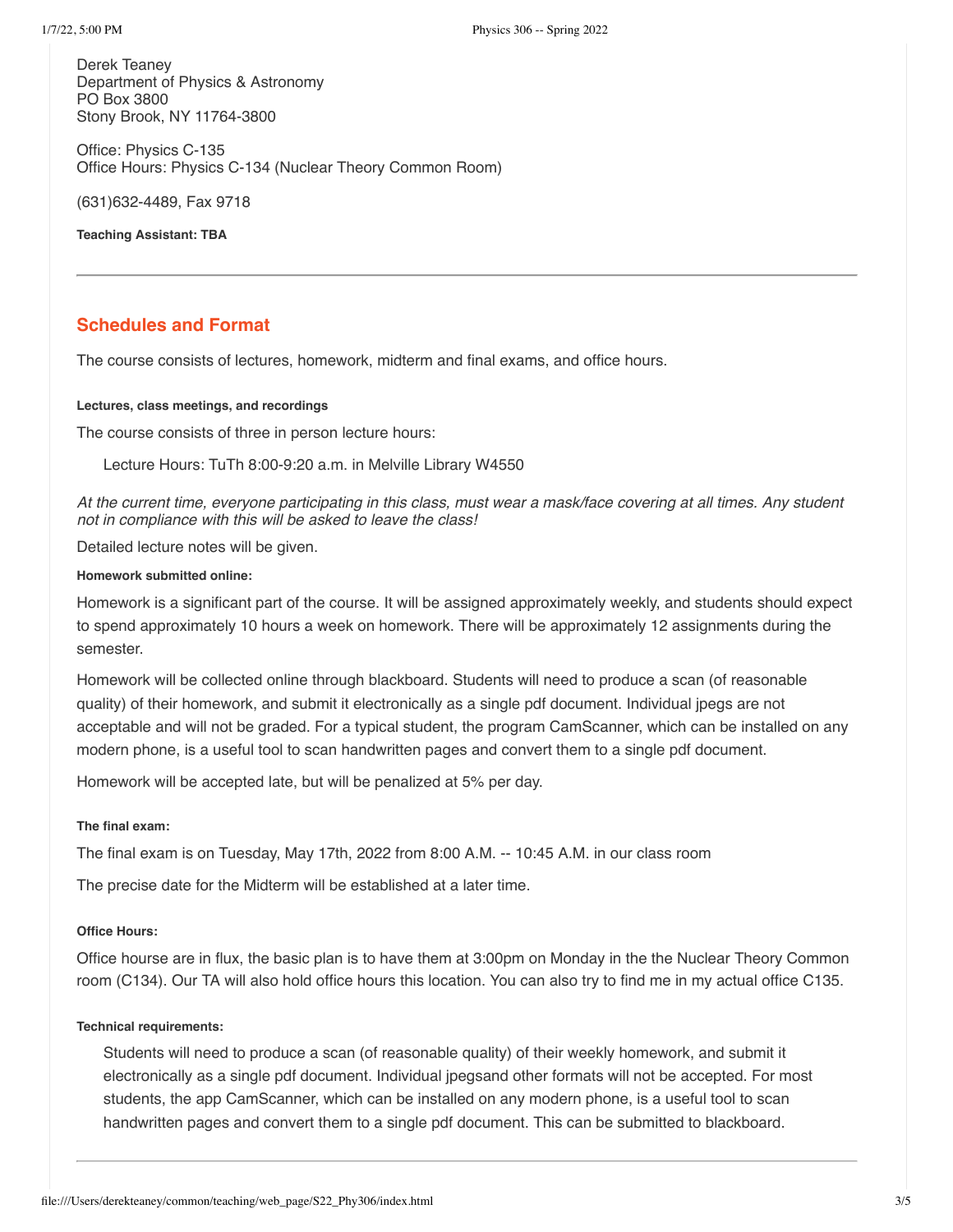# <span id="page-3-0"></span>**Grade Determination and Homework**

The grading will be based *roughly* on the following table. I reserve the right to change these proportions (within reasonable limits) as the course progresses to provide the best overall assessment of the class as a whole. My intent of course is to follow these guidelines.

| Homework     | 20% |  |
|--------------|-----|--|
| Midterm Exam | 40% |  |
| Final Exam   | 40% |  |

# <span id="page-3-1"></span>**The Book and Resources**

The required book for the course is

*Concepts in Thermal Physics* by Blundell and Blundell. Features short chapters and many examples.

Some other books which I used when preparing the course are:

*An Introduction to Thermal Physics* by Daniel Schroeder. Good discussion of chemical concepts, but takes a long time to write down the partition function.

*Heat and Thermodynamics* by Zemansky and Dittman. A classic textbook, first published in 1937. As a student I especially appreciated the discussion of experiment.

# <span id="page-3-2"></span>**Other Items**

#### <span id="page-3-3"></span>**Required e-mail communication**

Email to your University email account is an important way of communicating with you for this course. For most students the email address is firstname.lastname@stonybrook.edu. It is your responsibility to read your email received at this account. Material about how to set up your University email is easily available online.

#### <span id="page-3-4"></span>**Student Accessibility Support Center:**

If you have a physical, psychological, medical, or learning disability that may impact your course work, please contact the Student Accessibility Support Center, 128 ECC Building, (631) 632-6748, or at sasc@stonybrook.edu. They will determine with you what accommodations are necessary and appropriate. All information and documentation is confidential.

#### **Academic Integrity:**

Each student must pursue his or her academic goals honestly and be personally accountable for all submitted work. Representing another person's work as your own is always wrong. Faculty is required to report any suspected instances of academic dishonesty to the Academic Judiciary. Faculty in the Health Sciences Center (School of Health Technology and Management, Nursing, Social Welfare, Dental Medicine) and School of Medicine are required to follow their school-specific procedures. For more comprehensive information on academic integrity, including categories of academic dishonesty please refer to the academic judiciary website at [http://www.stonybrook.edu/commcms/academic\\_integrity/index.html](http://www.stonybrook.edu/commcms/academic_integrity/index.html)

#### **Critical Incident Management:**